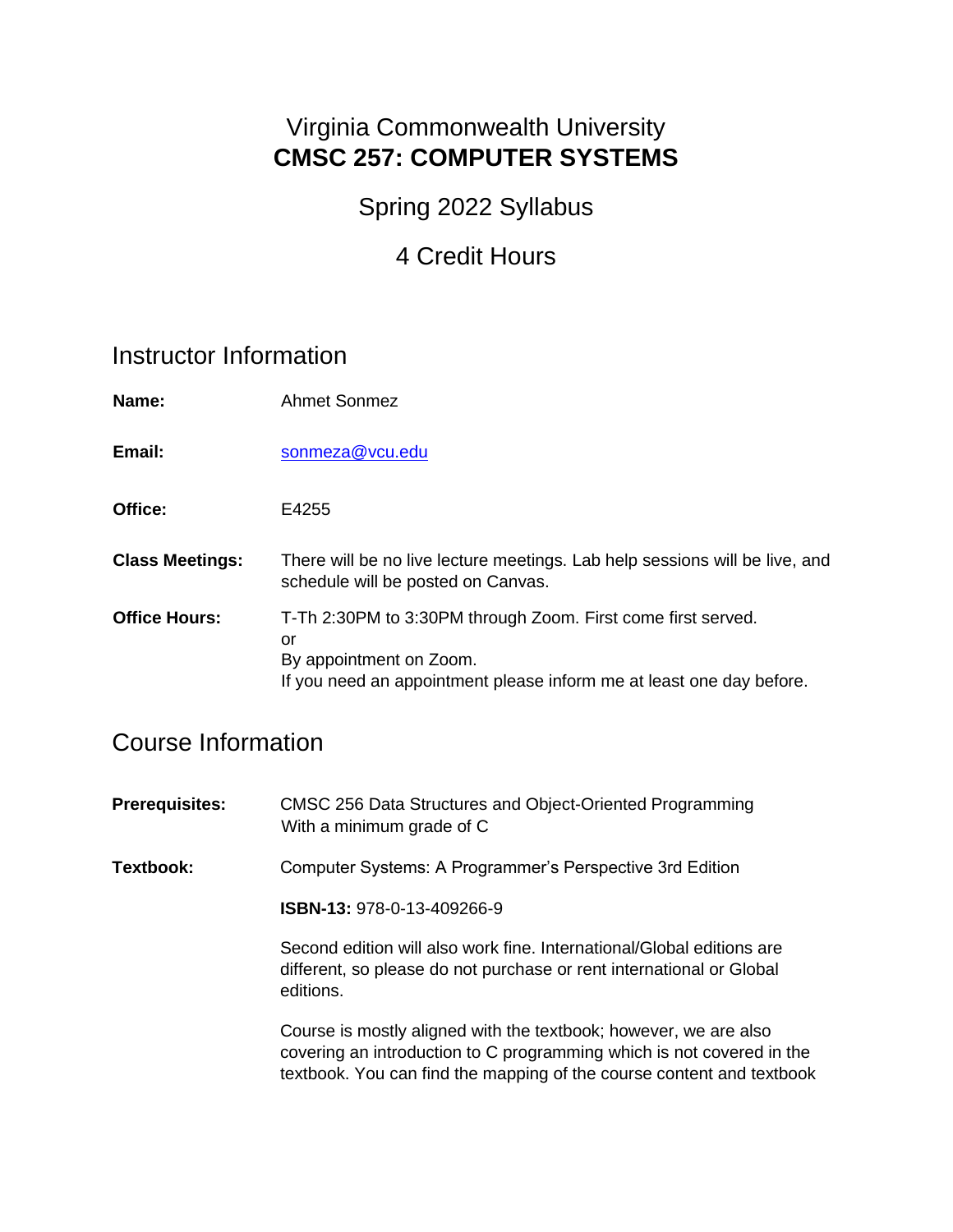within the schedule document. I will also assign some of the homework assignments from the textbook.

# Catalog Course Description

Semester course: 3 lecture and 2 laboratory hours. 4 credits.

Prerequisite: CMSC 256 with a minimum grade of C. Topics include UNIX essentials; system programming in C; machine-level representation and organization of programs/data, arrays and pointers; types, structs and unions; strings; bit/byte operations; memory management; shell programming; input/output, including file handling; debugging; signals; network programming using sockets; program concurrency using forks and threads; experiments on program performance and optimization techniques.

# Expected Learning Outcomes

After completing this course, students will be able to:

- 1. Demonstrate a working knowledge of C programming language
- 2. Work effectively with the UNIX/Linux platform
- 3. Demonstrate system programming skills
- 4. Effectively Use Linux APIs and functions

## Abet Criteria Addressed

- Analyze a complex computing problem and to apply principles of computing and other relevant disciplines to identify solutions.
- Design, implement, and evaluate a computing-based solution to meet a given set of computing requirements in the context of the program's discipline.
- Recognize professional responsibilities and make informed judgments in computing practice based on legal and ethical principles.
- Apply computer science theory and software development fundamentals to produce computing-based solutions.
- Other ABET requirements addressed:
	- Substantial coverage of at least one general-purpose programming language
	- Exposure to operating systems, security, and parallel and distributed computing
	- The study of computing-based systems

## Online Learning Considerations

Many students take an online class because they believe it will be "easy" but survey responses from students who have taken an online class described the experience as "harder than expected." This is due to the unique nature of online environment. It is important to keep up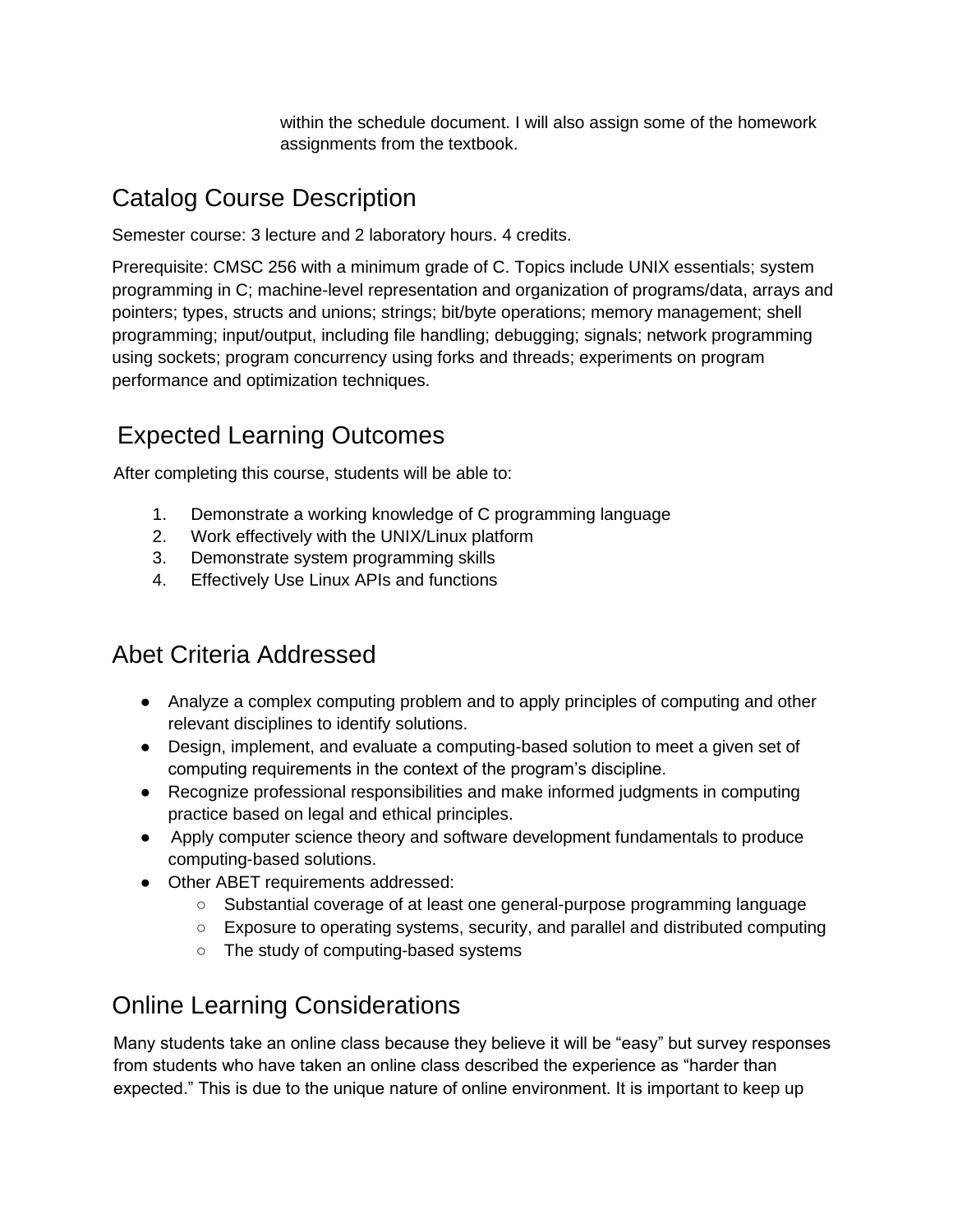with the class content (readings & videos) as well as the assignments. Check the course schedule regularly to familiarize yourself with the work and due dates.

# Technology Requirements

- Access to a personal computer (with Mac or Windows Operating System) and the Internet for major amounts of time for this course. For our current system requirements and recommendations, see: [https://egr.vcu.edu/admissions/accepted/computer](https://egr.vcu.edu/admissions/accepted/computer-recommendations/)[recommendations/](https://egr.vcu.edu/admissions/accepted/computer-recommendations/)
- An Internet browser that is compatible with Canvas. To see if your browser is compatible with Canvas, visit the Canvas [Browser Checker](https://help.blackboard.com/Learn/Administrator/SaaS/User_Interface_Options/Ultra_Experience/Browser_Support/Browser_Checker) webpage: [https://community.canvaslms.com/t5/Canvas-Basics-Guide/What-are-the-browser-and](https://community.canvaslms.com/t5/Canvas-Basics-Guide/What-are-the-browser-and-computer-requirements-for-Canvas/ta-p/66)[computer-requirements-for-Canvas/ta-p/66](https://community.canvaslms.com/t5/Canvas-Basics-Guide/What-are-the-browser-and-computer-requirements-for-Canvas/ta-p/66)
- Speakers to hear sound for videos and audio files.
- Access to word processing software such as Microsoft Word or Google Docs. Please note that any software that you use must be able to save files as Microsoft files (example \*.doc or \*.docx) or PDF.
- Adobe Acrobat Reader or an equivalent PDF reader.
- You will need to install and use Respondus Lockdown Browser for taking tests. <https://web.respondus.com/he/lockdownbrowser/resources/>
- A webcam and microphone on your computer. It is your responsibility to ensure your computer systems allow for real time video conferencing and video and audio recording. You will take tests with Respondus monitoring, which requires camera and microphone on the system. [https://web.respondus.com/wp-content/uploads/2020/07/RLDB-](https://web.respondus.com/wp-content/uploads/2020/07/RLDB-QuickStartGuide-CanvasNewQuizzes-Student.pdf)[QuickStartGuide-CanvasNewQuizzes-Student.pdf](https://web.respondus.com/wp-content/uploads/2020/07/RLDB-QuickStartGuide-CanvasNewQuizzes-Student.pdf)
- You will need VPN to access to work remotely on servers[:](https://ts.vcu.edu/software-center/security/vpn/) [https://ts.vcu.edu/software](https://ts.vcu.edu/software-center/security/vpn/)[center/security/vpn/](https://ts.vcu.edu/software-center/security/vpn/)

If you are on campus VPN connection is not necessary

- You will need access to compile server to work on your projects and complete labs[:](https://ts.vcu.edu/askit/research-math-science/technology-services-research-servers/compile-server---linux/) [https://ts.vcu.edu/askit/research-math-science/technology-services-research](https://ts.vcu.edu/askit/research-math-science/technology-services-research-servers/compile-server---linux/)[servers/compile-server---linux/](https://ts.vcu.edu/askit/research-math-science/technology-services-research-servers/compile-server---linux/)
- You may need to install and use other software on your computer such as:

a. [WinSCP](https://winscp.net/eng/index.php) or [FileZilla](https://filezilla-project.org/) to transfer files between server and your personal computer

b. [PuTTY](https://www.chiark.greenend.org.uk/~sgtatham/putty/) or another ssh client as a terminal emulator.

c. [Oracle VM VirtualBox](https://www.virtualbox.org/) or another virtualization software to virtualize a Linux operating system on your personal computer. This is not necessary if you prefer to work on Compile Server.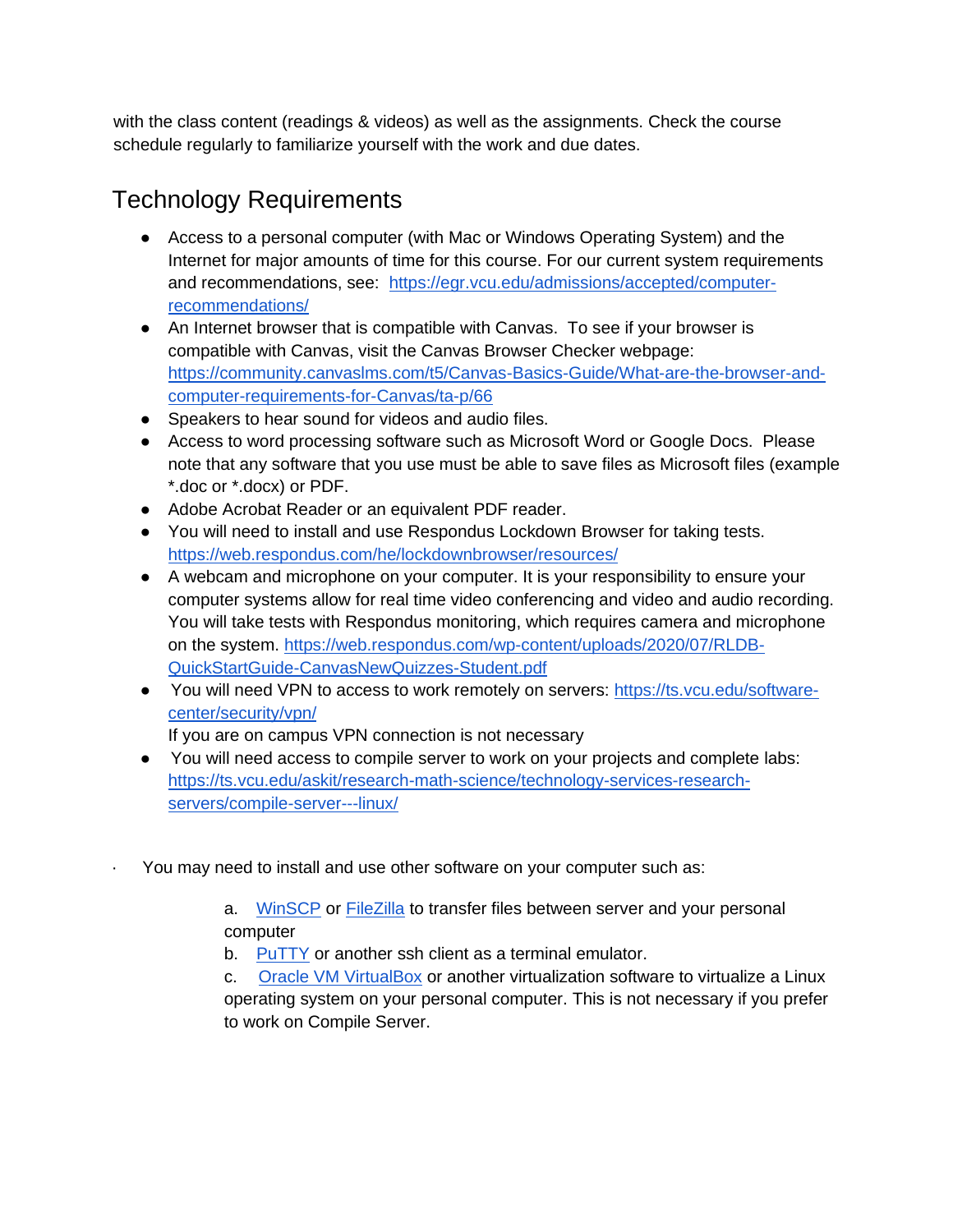# Engineering & VCU Technology Resources:

- **Personal Computer Requirement**: For our current system requirements and recommendations, see: [https://egr.vcu.edu/admissions/accepted/computer](https://egr.vcu.edu/admissions/accepted/computer-recommendations/)[recommendations/](https://egr.vcu.edu/admissions/accepted/computer-recommendations/)
- **Remote Access to Public Lab computers**: To provide remote access, we use the Citrix App2Go environment to provide full and exclusive control over "the next available" computer in the lab. See this link for more details[:](https://wiki.vcu.edu/x/Oa0tBg) <https://wiki.vcu.edu/x/Oa0tBg>
- **VCU provides a lot of software available for students to download to their personal computers.** For a list of software and the specifics for each, see[:](https://ts.vcu.edu/software-center/) [https://ts.vcu.edu/software-center/.](https://ts.vcu.edu/software-center/) In particular, [Microsoft Office](https://go.vcu.edu/microsoft) is available free to students.
- **VCU is transitioning to Canvas.** See the Canvas Student Guide at this link[:](https://community.canvaslms.com/t5/Student-Guide/tkb-p/student) <https://community.canvaslms.com/t5/Student-Guide/tkb-p/student>
- **For IT help in the College of Engineering**, see our Wikipedia for "student" help at[:](https://wiki.vcu.edu/display/EGRITHELP) <https://wiki.vcu.edu/display/EGRITHELP>
- **VCU's Technology Services (TS) provides support for "central IT" services**. If you have a technical issue with any of the following services, please submit a ticket with VCU Technology Services a[t](https://itsupport.vcu.edu/) <https://itsupport.vcu.edu/> or call (804) 828-2227. VCU TS maintains and supports these services and will be able to provide assistance to you.
	- VCU Cisco VPN
	- 2Factor or Dual Authentication (DUO)
	- Canvas
	- Gmail or other Google Apps
	- Zoom videoconferencing
	- VCU App2Go (Application server)
	- Resetting VCU password
- **For IT issues related to College of Engineering teaching and research, email egrfixit@vcu.edu**

**For loaner Chromebooks for emergency purposes:** See this link for more details: <https://vcutsmpc.getconnect2.com/>

## Technology Support

If you have persisting technical problems with VCU services, contact the IT support center itsc@vcu.edu or 804-828-2227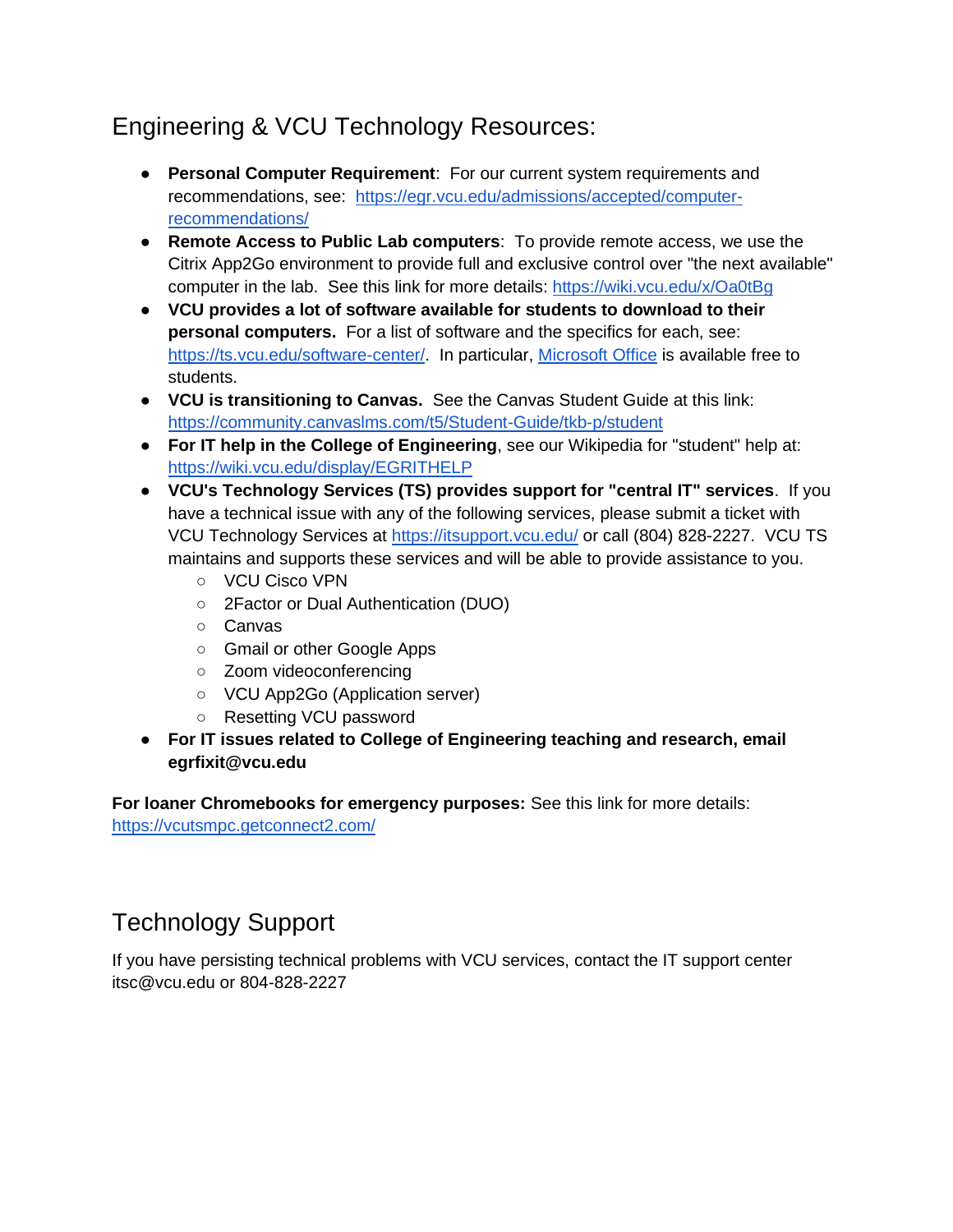### Grading Assessment

| <b>Homework Assignments</b> | <b>20%</b> |
|-----------------------------|------------|
| Labs                        | 20%        |
| Projects                    | 30%        |
| Tests                       | 30%        |

## Grading Scale

| А | 90% - 100%    |
|---|---------------|
| в | $80\% - 89\%$ |
| C | 70% - 79%     |
| D | 60% - 69%     |
| F | Below 60%     |

# Grading Policy

Unexcused late programming projects will be penalized 5% for every 24 hours beyond the deadline, for up to 5 days. No projects will be accepted after 5 days. Late homeworks will not be accepted. Late labs will be accepted within one week with 5 % penalty per day. A test cannot be made up unless 1) *prior* notice is given, and 2) extraordinary circumstances are involved. Any discrepancies in the grading must be brought to my attention in writing within 7 days of receiving the grade.

## Academic Dishonesty

I will strictly enforce rigorous standards of academic integrity in all aspects and assignments of this course. For the detailed policy of Virginia Commonwealth University regarding the definitions of acts considered to fall under academic dishonesty and possible ensuing sanctions, please see the Student Conduct Cod[e](https://conduct.students.vcu.edu/student-code-of-conduct/) [https://conduct.students.vcu.edu/student-code-of](https://conduct.students.vcu.edu/student-code-of-conduct/)[conduct/A](https://conduct.students.vcu.edu/student-code-of-conduct/)cademic dishonesty is treated very seriously and can result in failure of the course, or expulsion from the university.

In computer science courses, we recognize that interactions with classmates and others can help facilitate the learning process. However, there is a difference between enlisting the help of another and submitting the work of another. All work submitted must be your own work.

The following list include examples that indicate the kinds of collaboration that are acceptable and unacceptable for this course. If you are unsure about a behavior, ask your instructor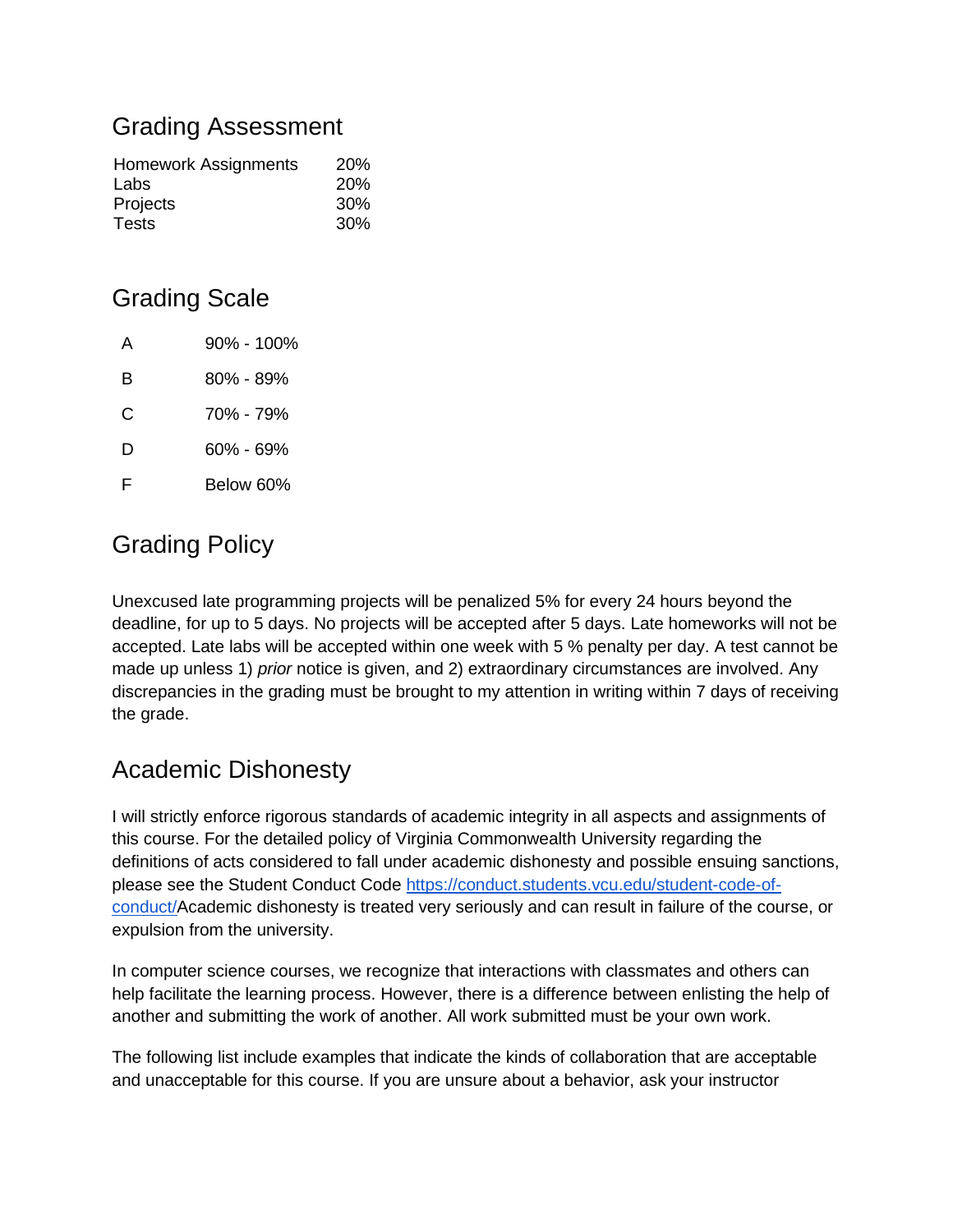#### **Acceptable:**

- · Discussing the assignment in general terms with another student, including a discussion on how to approach the problem.
- Using web for instruction, reference and solutions to technical problems, but not for outright solutions to the assignments.
- · Whiteboarding solutions to labs or assignments with others using diagrams or pseudocode, but not actual code.

#### **Unacceptable**

- · Working as a partner (splitting the workload) with another student on an assignment
- Showing another student your solution to an assignment
- · Viewing another student's solution to an assignment

· Providing or making available solutions to individuals who might take this course in the future, such as publicly posting the solution on GitHub.

Decompiling the instructor's solutions that were provided as an example

· Having another person (current student, former student, tutor, friend, anyone)., " walk you through, " how to solve an assignment

- Discussing programming assignments in any public forum
- Examining or using solutions to class assignments that you might find on the web.

Be careful when providing help to your fellow students. Refer to other students to class resources (lecture examples, the textbook, course website, or emailing to instructor). You might not share your solution with others. You must also ensure that your work is not copied by others by not leaving it in public places, emailing it to others, posting it on the web, etc.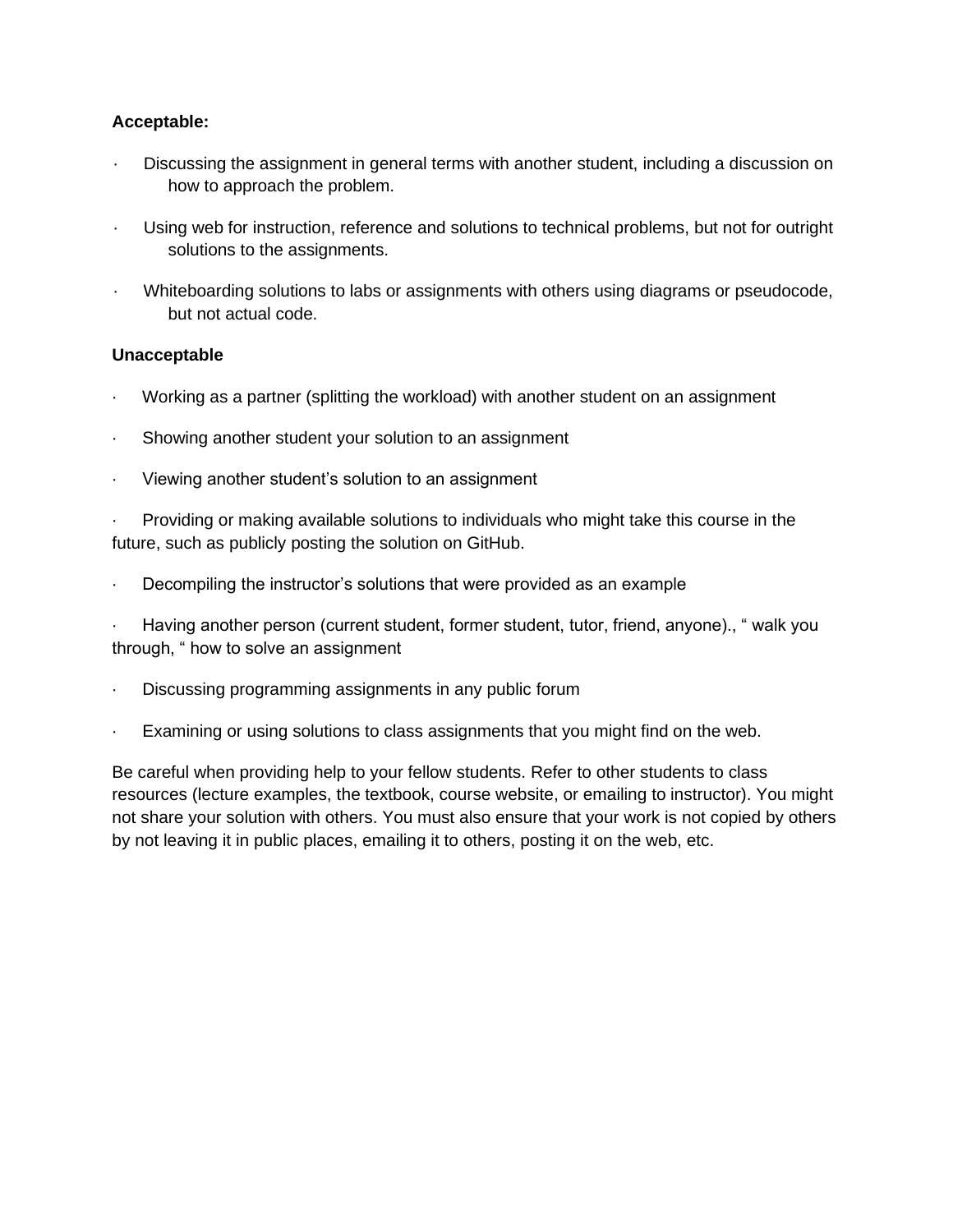### Assessment Details

#### **NO Assignments will be accepted through emails. Assignments must be submitted through Canvas or Gradescope as indicated in the assignment description.**

#### **Programming Assignments**

There will be 3 programming assignments. All programming assignments must be submitted to Gradescope as specified on or before the due date specified.

#### **Homework**

Homework assignments will reinforce the material covered in class. Homework assignments will be in different forms. Some of them might require you to do research or programming and some may require you to complete a course from another online platform.

#### **Labs**

There will be about 10 labs throughout the term.

#### **Tests**

There will be three tests during the semester. Tests will be online, on student computer. A test cannot be made up unless 1) *prior* notice is given, and 2) extraordinary circumstances are involved.

### General Instructions

**Plagiarism and Cheating:** Do your own work. Plagiarism applies to source code as with any other intellectual property. Plagiarized code is a form of cheating and will be treated as such. Instances of plagiarism and other violations of the VCU Honor Code will be reported to the VCU Honor Council. Any student(s) suspected of cheating or violating the VCU Honor Code will be turned over to the VCU Honor Council – the instructor has no discretion in these matters.

**Cheating IS NOT TOLERATED**. All programs/assignments/etc. are to be individual efforts. This does not preclude the discussion of techniques to be used or ideas for algorithms. In addition, it is permissible to help each other to find syntax errors or minor logic errors. However, the actual correction of such errors is up to the author of the program.

**IMPORTANT NOTE:** All suspected cheating will be referred to the Provost Office's honors council. No exceptions!

**Where to post questions:** Questions of general interest should first be posted to the discussion board (only if they have not already been answered) so that other students can benefit from the response or have an opportunity to respond to your question. Only questions of a private nature should be communicated to me through email. When sending a message to me, please allow a minimum of 24 hours for a response. Most of the time I will respond much faster, but sometimes meetings and other courses take over my schedule